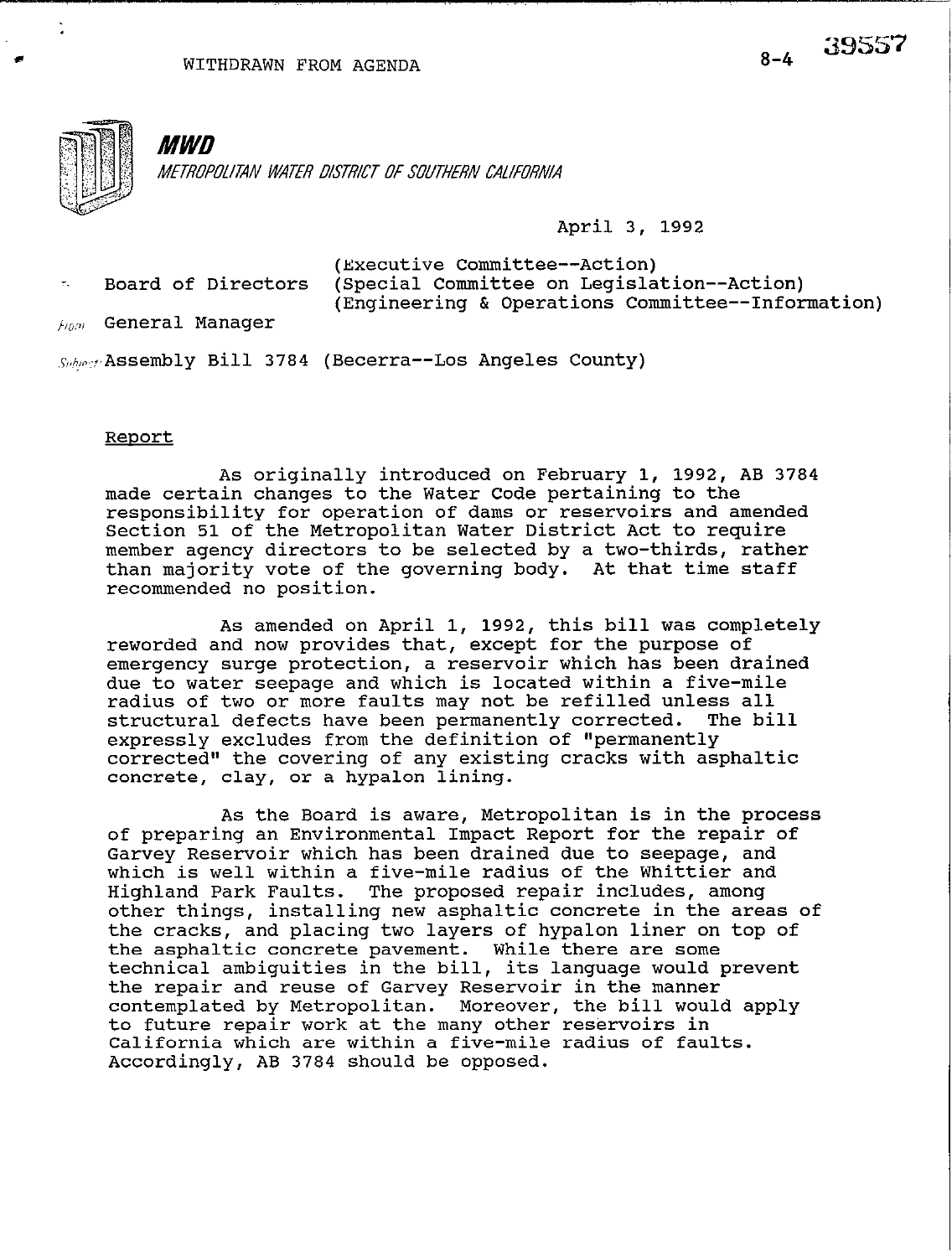## Board of Directors -2- April 3, 1992

## Board Committee Assignments

This letter is referred to:

The Executive Committee for action because of its jurisdiction to study, advise and make recommendations with regard to legislation affecting tne District, pursuant to Administrative Code Section 2417, subdivision (a);

The Special Committee on Legislation for action because of its jurisdiction to review and make recommendations based upon presentations of the General Manager regarding proposals for state legislation and amendments thereto, pursuant to Administrative Code Section 2581, subdivision (a): and

The Engineering and Operations Committee for information because of its jurisdiction to study, advise and make recommendations with regard to the operation, protection, and maintenance of plants and facilities of the District, pursuant to Administrative Code Section 2431, subdivision (c).

### Recommendation

EXECUTIVE COMMITTEE AND SPECIAL COMMITTEE ON LEGISLATION FOR ACTION.

It is recommended that the Board oppose AB 3784.

Malcen

NF:gm **jd\AB3784.NF** 

**Attachment**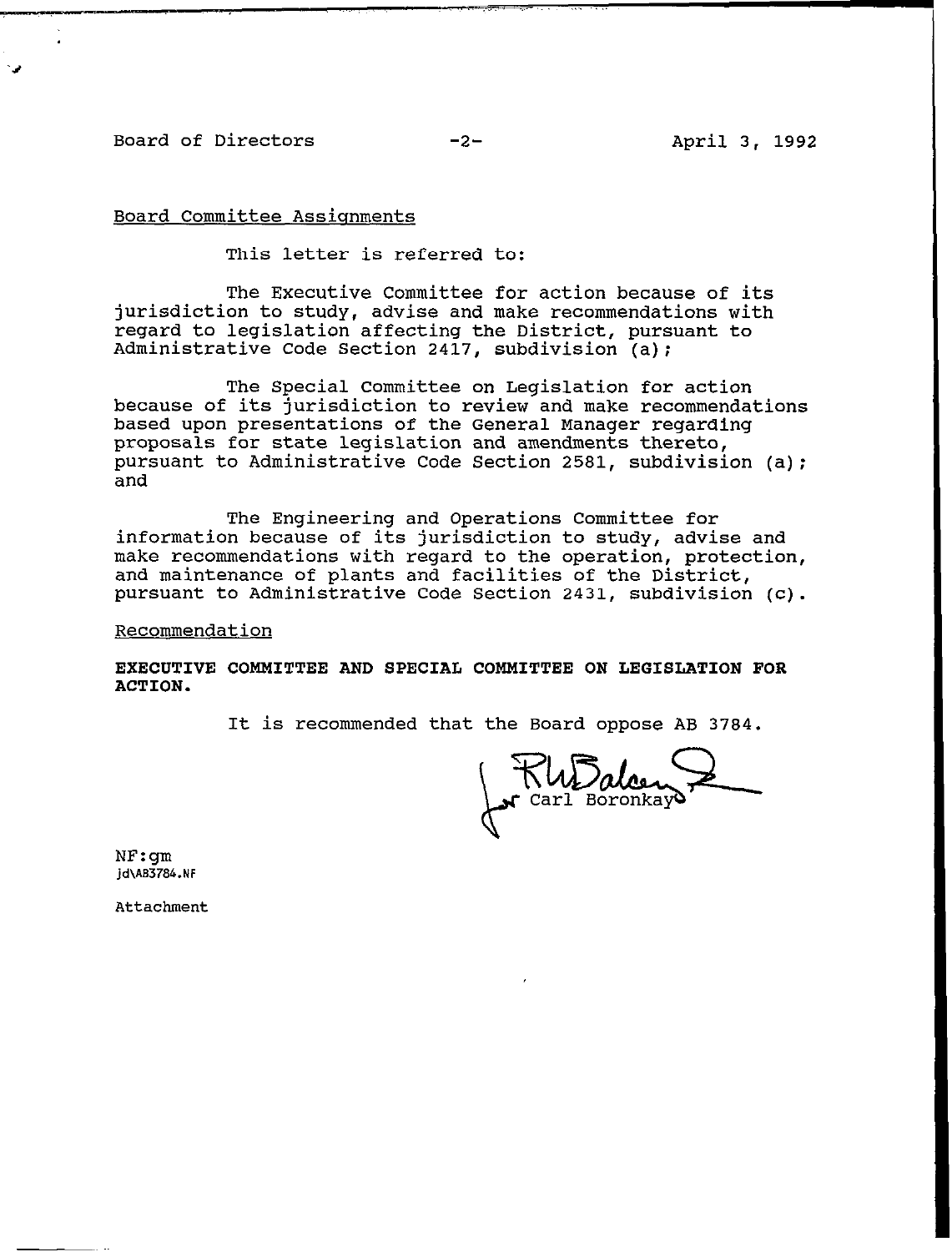# AMENDED IN ASSEMBLY APRIL 1, 1992

CALIFORNIA LEGISLATURE-1991-92 REGULAR SESSION

## <u>ASSEMBLY BILL</u>

 $(\ )$ 

No. 3784

Introduced by Assembly Member Becerra

## February 21, 1992

An act to amend Sections 6028 and 6101 of the Water Gode. and to amend Section 51 of the Metropolitan Water District Act (Chapter 209 of the Statutes of 1969), relating to water. add Sections 6103 and 6104 to the Water Code, relating to water.

## LEGISLATIVE COUNSEL'S DIGEST

AB 3784, as amended, Becerra. Water: dame reservoirs. Existing law prescribes various requirements relating to the operation of any reservoir.

This bill would, with a specified exception, prohibit the refilling of a reservoir that has been drained due to water seepage and is located within a 5-mile radius of 2 or more faults, unless all structural defects have been permanently corrected. The bill would make legislative findings and declarations and would define a term.

 $\langle \cdot \rangle$  Under existing law, no civil action may be brought against the state or the Department of Water Resources or its agents or employees for the recovery of damages caused by the partial or total failure of any dam or reservoir or through  $\sim$  the operation of any dam or reservoir upon the ground that the defendant is liable by virtue of, among other acts, the approval of the dam or reservoir.

This bill would delete the approval of the dam or reservoir from those acts that would otherwise be immune from liability.

 $\left\langle \theta \right\rangle$  Existing law authorizes the department to require

98 80